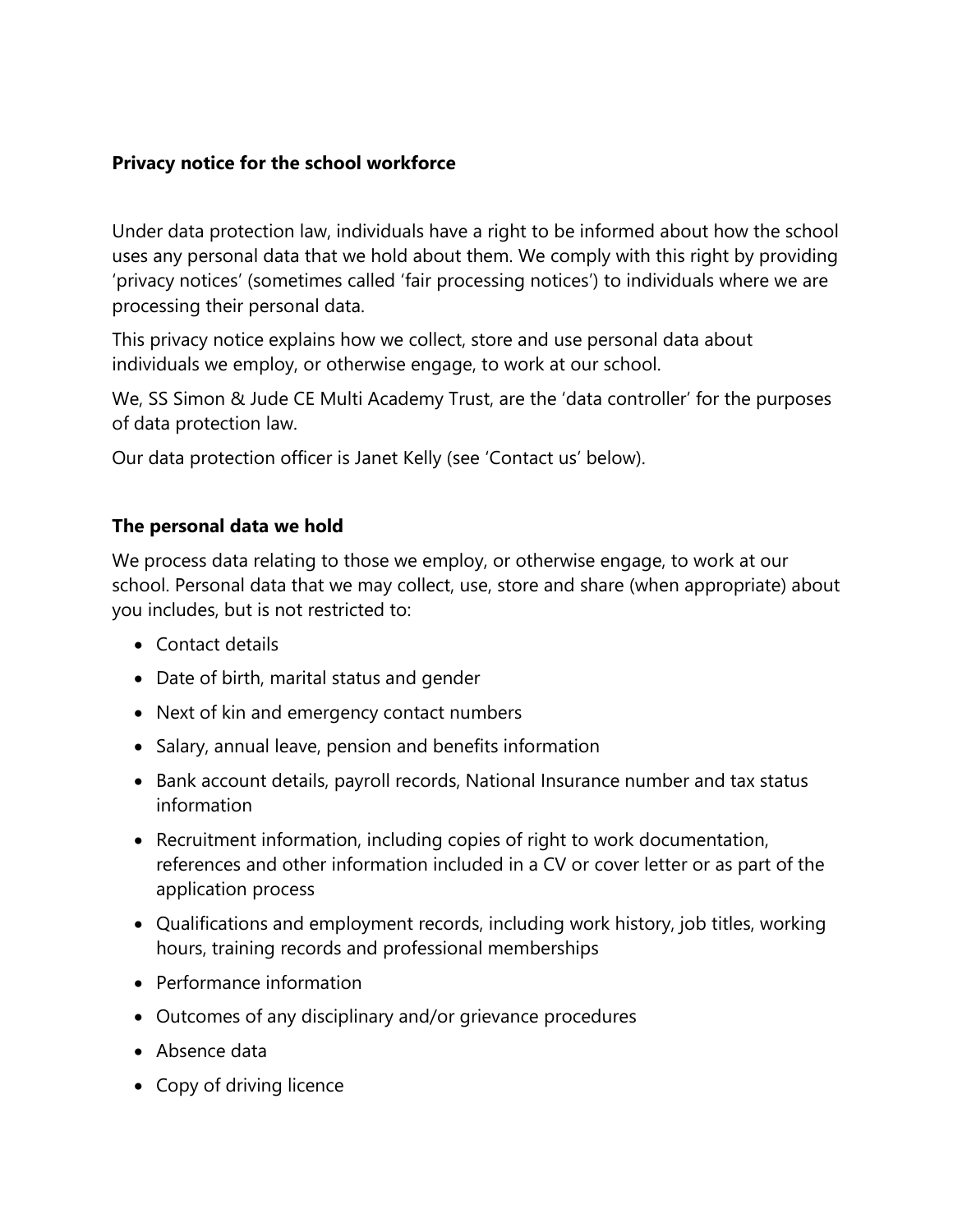- Photographs
- CCTV footage
- Data about your use of the school's information and communications system

We may also collect, store and use information about you that falls into "special categories" of more sensitive personal data. This includes information about (where applicable):

- Race, ethnicity, religious beliefs, sexual orientation and political opinions
- Trade union membership
- Health, including any medical conditions, and sickness records

## **Why we use this data**

The purpose of processing this data is to help us run the school, including to:

- Enable you to be paid
- Facilitate safe recruitment, as part of our safeguarding obligations towards pupils
- Support effective performance management
- Inform our recruitment and retention policies
- Allow better financial modelling and planning
- Enable equalities monitoring
- Improve the management of workforce data across the sector
- Support the work of the School Teachers' Review Body

# **Our lawful basis for using this data**

We only collect and use personal information about you when the law allows us to. Most commonly, we use it where we need to:

- Fulfil a contract we have entered into with you
- Comply with a legal obligation
- Carry out a task in the public interest

Less commonly, we may also use personal information about you where:

You have given us consent to use it in a certain way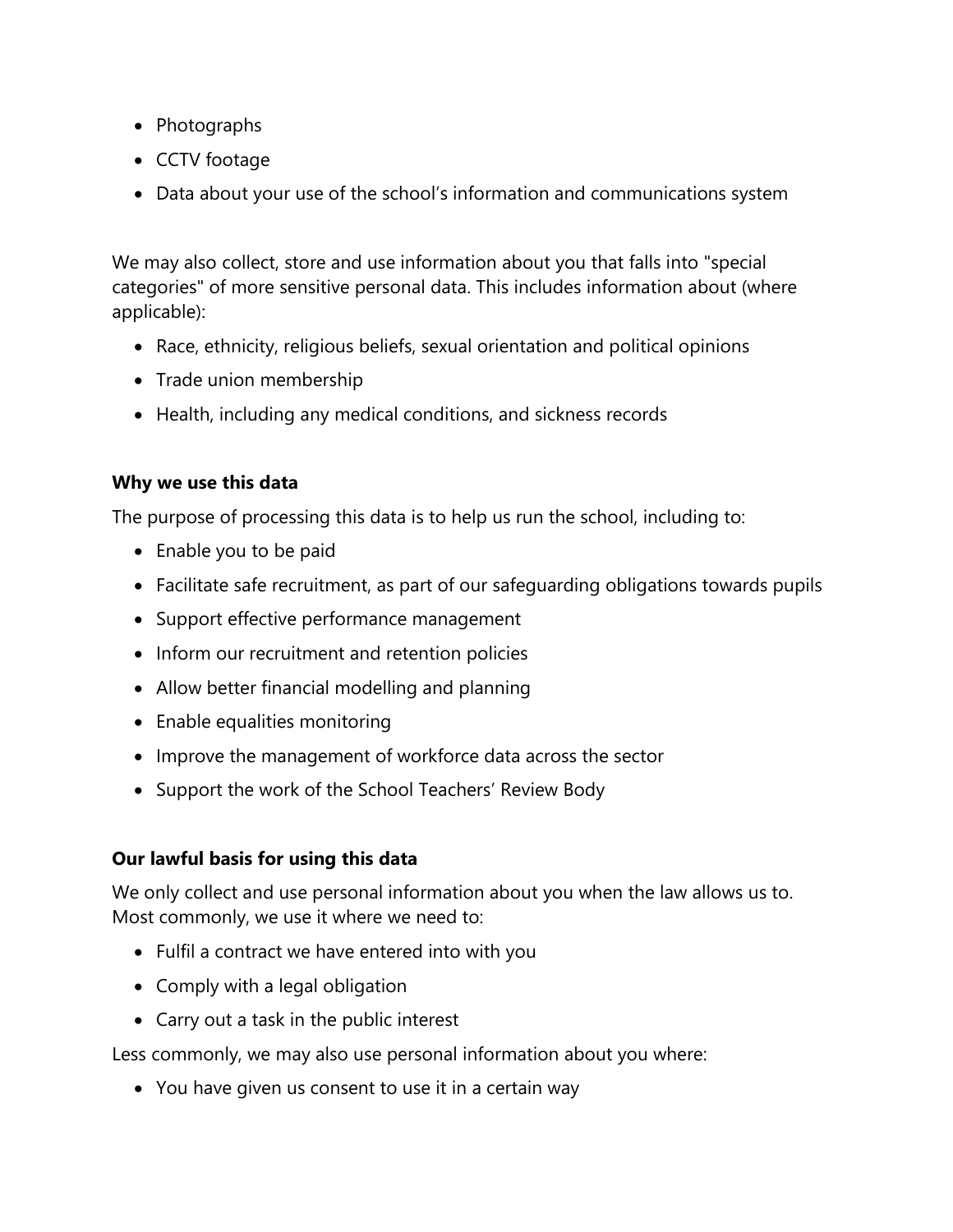- We need to protect your vital interests (or someone else's interests)
- We have legitimate interests in processing the data for example, where:
	- o We are named as a referee by yourself

Where you have provided us with consent to use your data, you may withdraw this consent at any time. We will make this clear when requesting your consent, and explain how you go about withdrawing consent if you wish to do so.

Some of the reasons listed above for collecting and using personal information about you overlap, and there may be several grounds which justify the school's use of your data.

### **Collecting this information**

While the majority of information we collect from you is mandatory, there is some information that you can choose whether or not to provide to us.

Whenever we seek to collect information from you, we make it clear whether you must provide this information (and if so, what the possible consequences are of not complying), or whether you have a choice.

### **How we store this data**

Personal data is stored in line with our Data Protection Policy.

We create and maintain an employment file for each staff member, which is a combination of electronic and paper based storage. The information contained in this file is kept secure and is only used for purposes directly relevant to your employment.

Once your employment with us has ended, we will retain this file and delete the information in it in accordance with our retention schedule.

The Retention Schedule is available on the school website.

### **Data sharing**

We do not share information about you with any third party without your consent unless the law and our policies allow us to do so.

Where it is legally required, or necessary (and it complies with data protection law), we may share personal information about you with: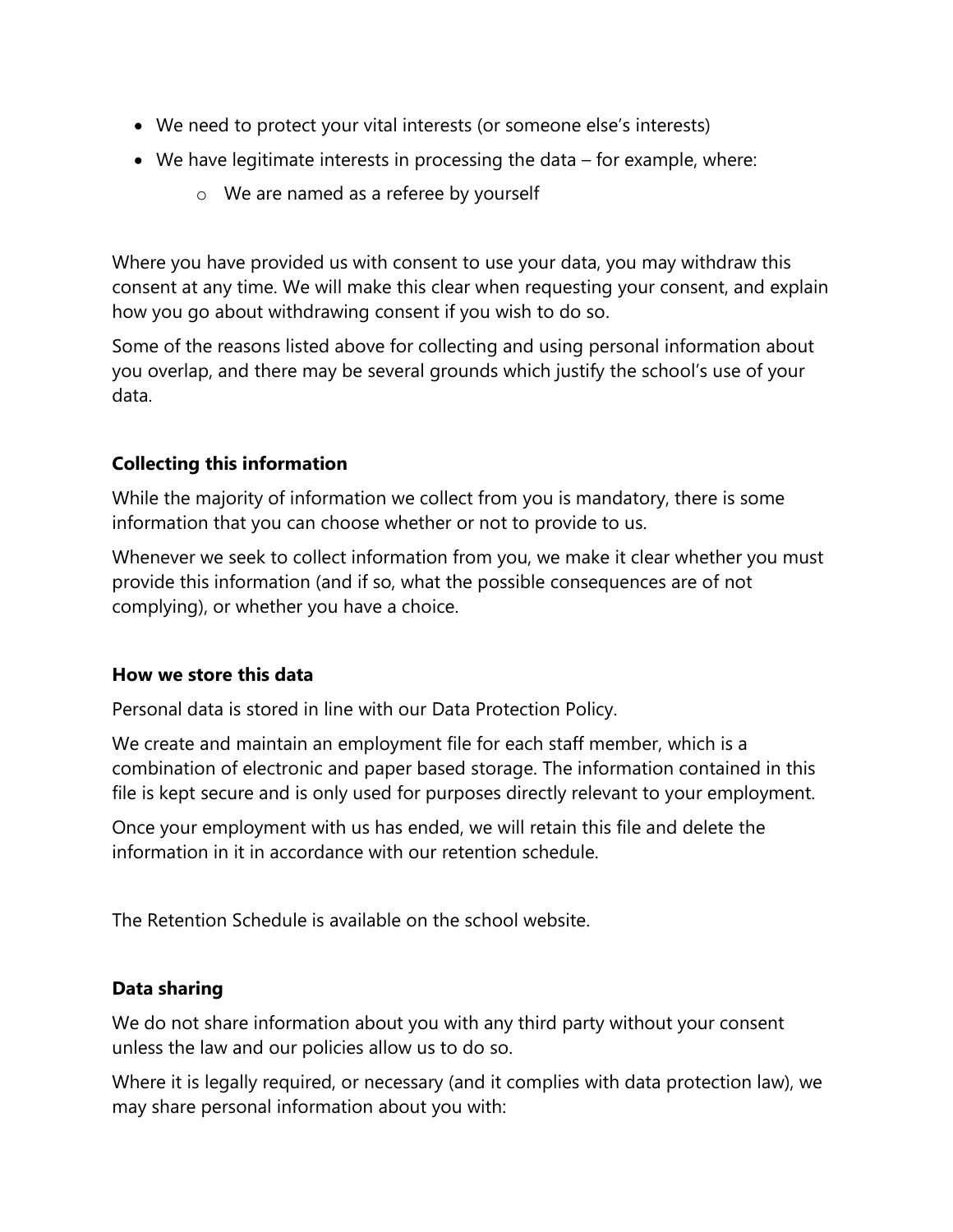- *Our local authority – to meet our legal obligations to share certain information with it, such as safeguarding concerns*
- *The Department for Education - to meet our legal obligations to share certain information with it*
- *Your family or named representatives*
- *Educators and examining bodies – to support your CPD*
- *Our regulator - Ofsted and Regional Schools Commissioner - to meet our legal obligations to share certain information with it*
- *Suppliers and service providers – to enable them to provide the service we have contracted them for, such as payroll*
- *Financial organisations such as Teachers' Pension or LGPS*
- *Central and local government - to meet our legal obligations to share certain information with it*
- *Our auditors - to meet our legal obligations and to be compliant with Companies House and the Academies Framework*
- *Survey and research organisations – consent would be sought*
- *Trade unions and associations - consent would be sought*
- *Health authorities – to keep you safe*
- *Security organisations – to keep you safe*
- *Health and social welfare organisations – to keep you safe and to ensure your wellbeing*
- *Professional advisers and consultants - to support your CPD*
- *Charities and voluntary organisations - to keep you safe and to ensure your wellbeing*
- *Police forces, courts, tribunals - to meet our legal obligations to share certain information*
- *Professional bodies - to meet our legal obligations to share certain information*
- *Employment and recruitment agencies – to provide references where you have provided us as a named referee*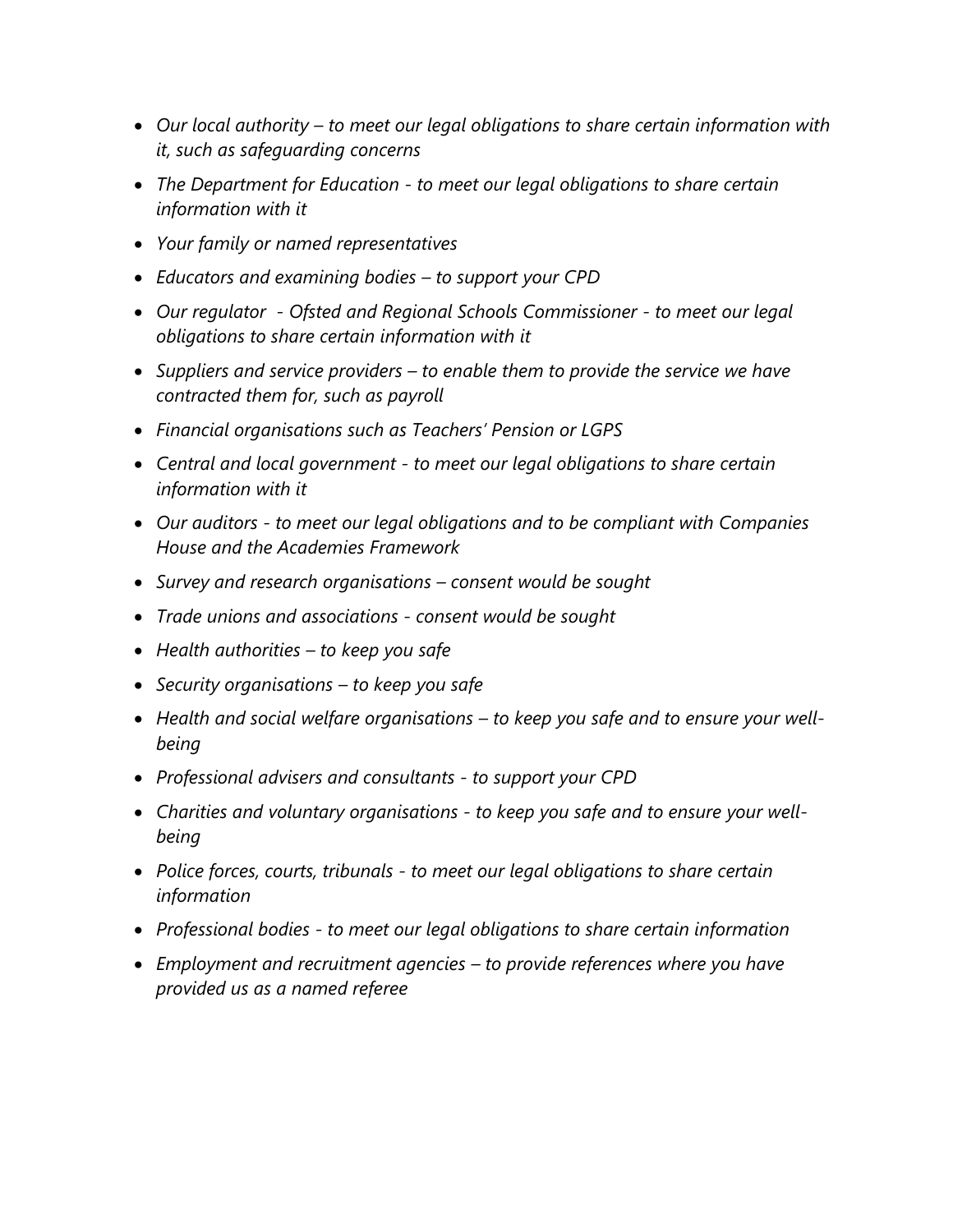### **Transferring data internationally**

Where we transfer personal data to a country or territory outside the European Economic Area, we will do so in accordance with data protection law.

### **Your rights**

### **How to access personal information we hold about you**

Individuals have a right to make a **'subject access request'** to gain access to personal information that the school holds about them.

If you make a subject access request, and if we do hold information about you, we will:

- Give you a description of it
- Tell you why we are holding and processing it, and how long we will keep it for
- Explain where we got it from, if not from you
- Tell you who it has been, or will be, shared with
- Let you know whether any automated decision-making is being applied to the data, and any consequences of this
- Give you a copy of the information in an intelligible form

You may also have the right for your personal information to be transmitted electronically to another organisation in certain circumstances.

If you would like to make a request, please contact our data protection officer.

### **Your other rights regarding your data**

Under data protection law, individuals have certain rights regarding how their personal data is used and kept safe. You have the right to:

- Object to the use of your personal data if it would cause, or is causing, damage or distress
- Prevent your data being used to send direct marketing
- Object to the use of your personal data for decisions being taken by automated means (by a computer or machine, rather than by a person)
- In certain circumstances, have inaccurate personal data corrected, deleted or destroyed, or restrict processing
- Claim compensation for damages caused by a breach of the data protection regulations